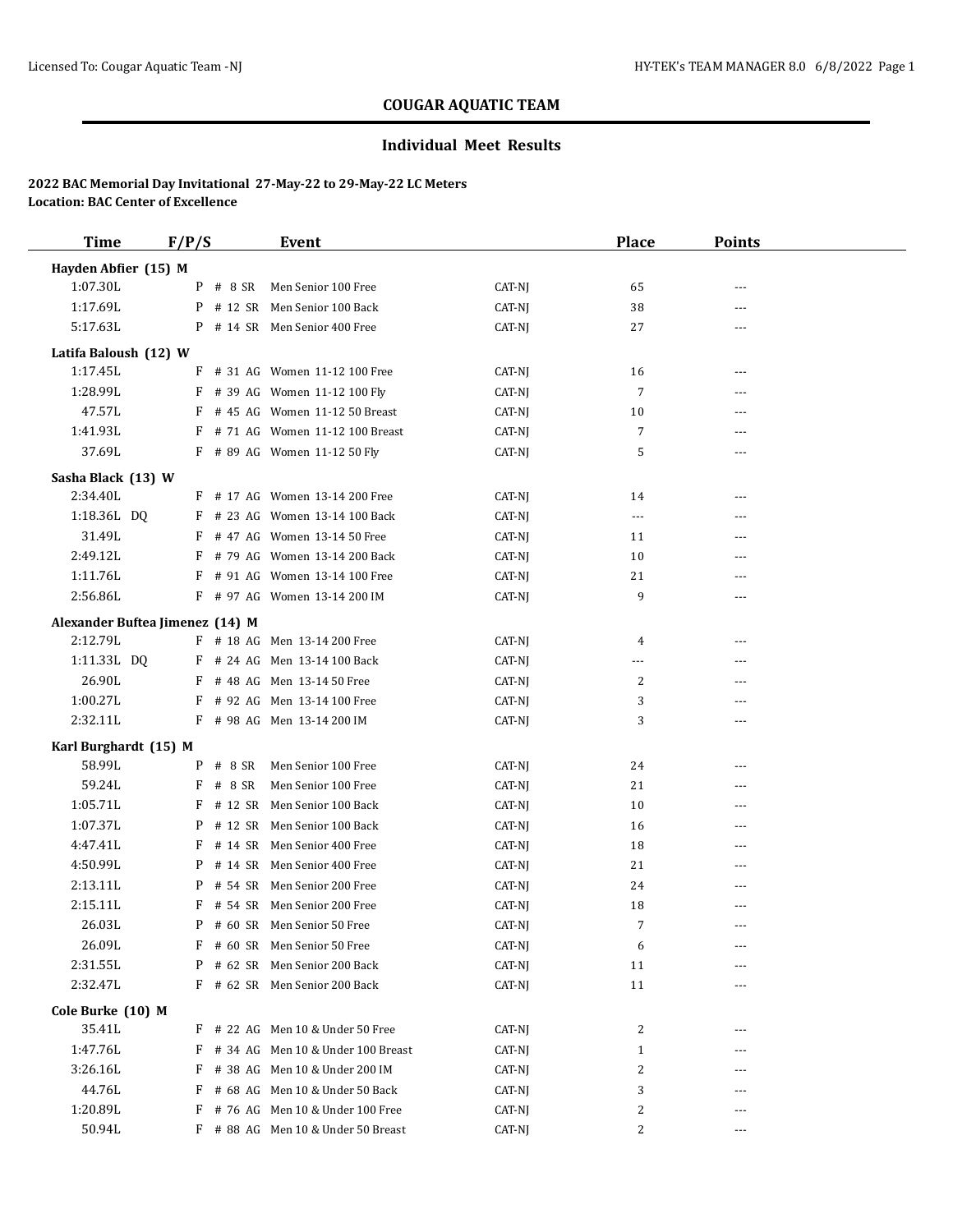## **Individual Meet Results**

| <b>Time</b>               | F/P/S      | Event                           |        | <b>Place</b> | <b>Points</b> |  |
|---------------------------|------------|---------------------------------|--------|--------------|---------------|--|
| Raghav Cholappadi (18) M  |            |                                 |        |              |               |  |
| 1:03.24L                  |            | P # 8 SR Men Senior 100 Free    | CAT-NJ | 49           |               |  |
| 2:29.23L                  |            | P # 10 SR Men Senior 200 Fly    | CAT-NJ | 4            | ---           |  |
| 1:09.83L                  |            | P # 12 SR Men Senior 100 Back   | CAT-NJ | 21           | ---           |  |
| 2:18.77L                  |            | P # 54 SR Men Senior 200 Free   | CAT-NJ | 39           | $---$         |  |
| 2:30.14L                  |            | F # 54 SR Men Senior 200 Free   | CAT-NJ | 27           | ---           |  |
| 1:03.21L                  |            | $F$ # 56 SR Men Senior 100 Fly  | CAT-NJ | 10           | ---           |  |
| 1:05.50L                  |            | P # 56 SR Men Senior 100 Fly    | CAT-NJ | 15           | ---           |  |
| 2:34.43L DQ               |            | P # 62 SR Men Senior 200 Back   | CAT-NJ | ---          | ---           |  |
| Matthew Czerwinski (14) M |            |                                 |        |              |               |  |
| 2:17.52L                  |            | F # 18 AG Men 13-14 200 Free    | CAT-NJ | 10           |               |  |
| 1:15.31L                  |            | F # 24 AG Men 13-14 100 Back    | CAT-NJ | 14           | ---           |  |
| 28.71L                    |            | F # 48 AG Men 13-14 50 Free     | CAT-NJ | 12           | ---           |  |
| 1:13.07L                  |            | F # 74 AG Men 13-14 100 Fly     | CAT-NJ | 9            | $- - -$       |  |
| 1:01.60L                  |            | F # 92 AG Men 13-14 100 Free    | CAT-NJ | 7            |               |  |
| 2:38.94L DQ               |            | F # 98 AG Men 13-14 200 IM      | CAT-NJ | $- - -$      | $---$         |  |
|                           |            |                                 |        |              |               |  |
| Cole Desiderio (12) M     |            |                                 |        |              |               |  |
| 39.05L                    |            | $F$ # 20 AG Men 11-12 50 Back   | CAT-NJ | 10           | ---           |  |
| 1:10.43L                  |            | F # 32 AG Men 11-12 100 Free    | CAT-NJ | 6            | ---           |  |
| 42.97L                    |            | $F$ # 46 AG Men 11-12 50 Breast | CAT-NJ | 2            |               |  |
| 1:21.30L                  |            | F # 78 AG Men 11-12 100 Back    | CAT-NJ | 5            | ---           |  |
| 39.08L                    |            | F # 90 AG Men 11-12 50 Fly      | CAT-NJ | 12           | ---           |  |
| 2:33.75L                  |            | F # 96 AG Men 11-12 200 Free    | CAT-NJ | 4            | ---           |  |
| Kasey Desiderio (14) W    |            |                                 |        |              |               |  |
| 2:27.48L                  |            | F # 17 AG Women 13-14 200 Free  | CAT-NJ | 6            | $---$         |  |
| 1:17.15L                  |            | F # 23 AG Women 13-14 100 Back  | CAT-NJ | 6            | ---           |  |
| 31.16L                    |            | F # 47 AG Women 13-14 50 Free   | CAT-NJ | 9            | ---           |  |
| 2:46.97L                  |            | F # 79 AG Women 13-14 200 Back  | CAT-NJ | 5            | ---           |  |
| 1:08.69L                  |            | F # 91 AG Women 13-14 100 Free  | CAT-NJ | 8            |               |  |
| 2:59.03L                  |            | F # 97 AG Women 13-14 200 IM    | CAT-NJ | 12           | ---           |  |
| Troy Dibble (15) M        |            |                                 |        |              |               |  |
| 59.39L                    | $P$ # 8 SR | Men Senior 100 Free             | CAT-NJ | 26           | $---$         |  |
| 59.98L                    |            | F # 8 SR Men Senior 100 Free    | CAT-NJ | 22           |               |  |
| 2:13.75L                  |            | F # 54 SR Men Senior 200 Free   | CAT-NJ | 22           |               |  |
| 2:15.94L                  |            | P # 54 SR Men Senior 200 Free   | CAT-NJ | 29           |               |  |
| 27.54L                    |            | P # 60 SR Men Senior 50 Free    | CAT-NJ | 28           |               |  |
| 27.83L                    |            | F # 60 SR Men Senior 50 Free    | CAT-NJ | 24           | ---           |  |
|                           |            |                                 |        |              |               |  |
| Bryan Dos Santos (12) M   |            |                                 |        |              |               |  |
| 33.14L                    | F          | # 20 AG Men 11-12 50 Back       | CAT-NJ | $\mathbf{1}$ | ---           |  |
| 1:05.06L                  |            | $F$ # 32 AG Men 11-12 100 Free  | CAT-NJ | $\mathbf{1}$ | ---           |  |
| 39.03L                    | F          | # 46 AG Men 11-12 50 Breast     | CAT-NJ | $\mathbf{1}$ | ---           |  |
| 28.87L                    | F          | # 66 AG Men 11-12 50 Free       | CAT-NJ | 2            | ---           |  |
| 1:14.15L                  | F          | # 78 AG Men 11-12 100 Back      | CAT-NJ | $\mathbf{1}$ |               |  |
| 30.06L                    |            | F # 90 AG Men 11-12 50 Fly      | CAT-NJ | 2            | ---           |  |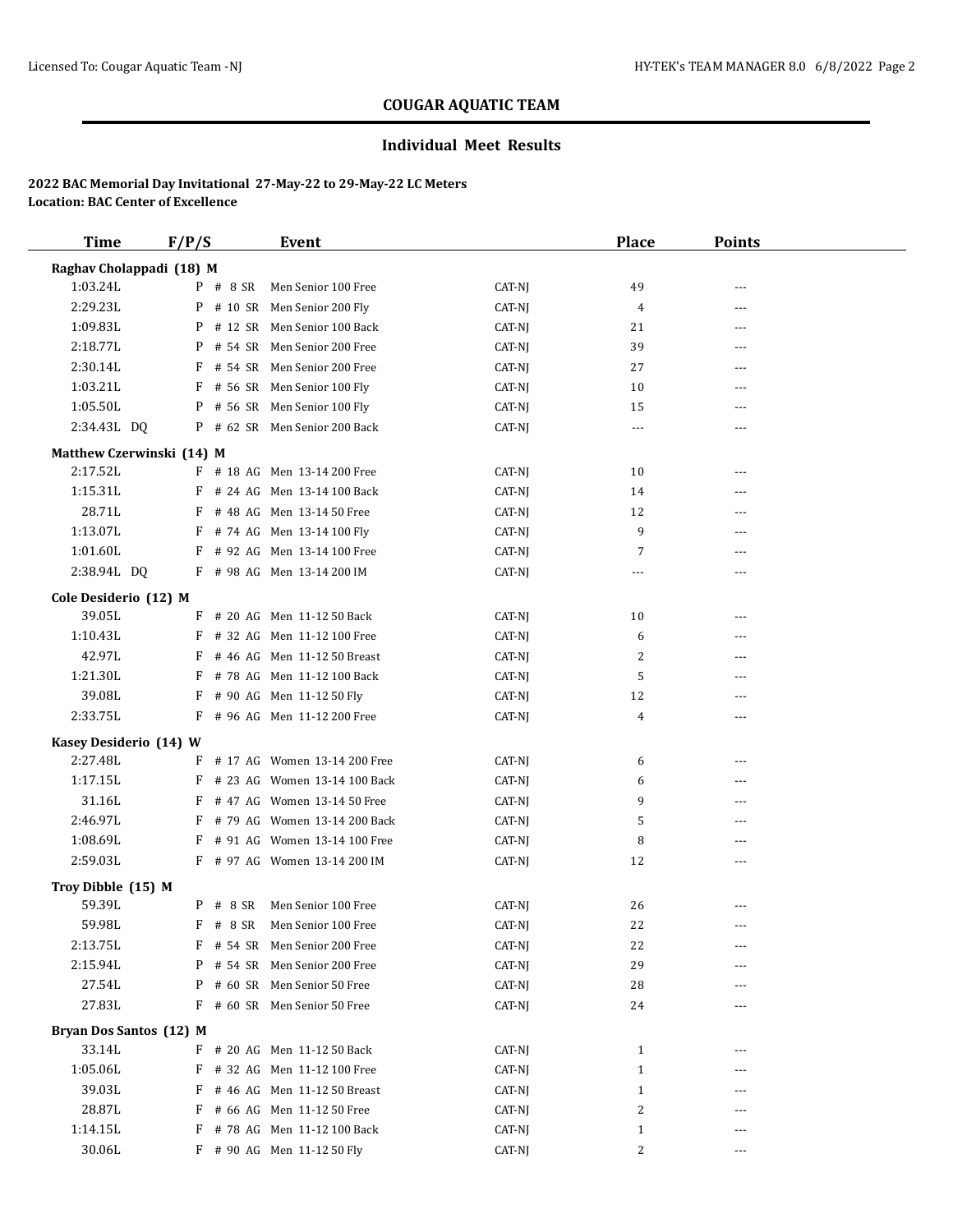## **Individual Meet Results**

| <b>Time</b>            | F/P/S                         | <b>Event</b>                      |        | <b>Place</b> | <b>Points</b> |  |
|------------------------|-------------------------------|-----------------------------------|--------|--------------|---------------|--|
| Lindsay Driever (17) W |                               |                                   |        |              |               |  |
| 1:06.74L               | $F$ # 7 SR                    | Women Senior 100 Free             | CAT-NJ | 22           | ---           |  |
| 1:07.36L               | $P$ # 7 SR                    | Women Senior 100 Free             | CAT-NJ | 28           | ---           |  |
| 5:01.85L               |                               | $F$ # 13 SR Women Senior 400 Free | CAT-NJ | 16           | ---           |  |
| 5:07.30L               | P                             | # 13 SR Women Senior 400 Free     | CAT-NJ | 20           | $- - -$       |  |
| 2:22.95L               | F                             | # 53 SR Women Senior 200 Free     | CAT-NJ | 20           | ---           |  |
| 2:29.29L               |                               | P # 53 SR Women Senior 200 Free   | CAT-NJ | 30           | $---$         |  |
| 31.17L                 |                               | P # 59 SR Women Senior 50 Free    | CAT-NJ | 22           |               |  |
| 31.35L                 |                               | F # 59 SR Women Senior 50 Free    | CAT-NJ | 23           | $---$         |  |
| Logan Driever (17) M   |                               |                                   |        |              |               |  |
| 1:01.73L               | $P$ # 8 SR                    | Men Senior 100 Free               | CAT-NJ | 42           |               |  |
| 2:44.28L               |                               | P # 10 SR Men Senior 200 Fly      | CAT-NJ | 8            | ---           |  |
| 5:17.98L               |                               | P # 14 SR Men Senior 400 Free     | CAT-NJ | 28           | ---           |  |
| 2:19.80L               | P                             | # 54 SR Men Senior 200 Free       | CAT-NJ | 41           | $---$         |  |
| 1:10.30L               |                               | P # 56 SR Men Senior 100 Fly      | CAT-NJ | 32           | ---           |  |
| Dina Drogin (17) W     |                               |                                   |        |              |               |  |
| 2:58.52L               | $P$ # 3 SR                    | Women Senior 200 IM               | CAT-NJ | 47           | ---           |  |
| 3:19.04L               | # 5 SR<br>F                   | Women Senior 200 Breast           | CAT-NJ | 14           | ---           |  |
| 3:22.05L               | # 5 SR<br>P                   | Women Senior 200 Breast           | CAT-NJ | 15           | ---           |  |
| 1:16.04L               | # 7 SR<br>P                   | Women Senior 100 Free             | CAT-NJ | 62           | $---$         |  |
| 1:32.62L               |                               | F # 51 SR Women Senior 100 Breast | CAT-NJ | 13           | $---$         |  |
| 1:34.10L               |                               | P # 51 SR Women Senior 100 Breast | CAT-NJ | 18           | ---           |  |
| 2:43.38L               | P                             | # 53 SR Women Senior 200 Free     | CAT-NJ | 47           | $---$         |  |
| 34.58L                 |                               | P # 59 SR Women Senior 50 Free    | CAT-NJ | 48           | ---           |  |
|                        | Natasha Duran-Gonzalez (12) W |                                   |        |              |               |  |
| 1:10.56L               |                               | F # 31 AG Women 11-12 100 Free    | CAT-NJ | 6            | $\cdots$      |  |
| 1:27.62L               |                               | F # 39 AG Women 11-12 100 Fly     | CAT-NJ | 4            | ---           |  |
| 1:36.86L               |                               | F # 71 AG Women 11-12 100 Breast  | CAT-NJ | 4            | ---           |  |
| 39.13L                 | F                             | # 89 AG Women 11-12 50 Fly        | CAT-NJ | 8            | ---           |  |
| 2:43.88L               |                               | F # 95 AG Women 11-12 200 Free    | CAT-NJ | 7            | $---$         |  |
|                        |                               |                                   |        |              |               |  |
| Hannah Ewing (16) W    |                               |                                   |        |              |               |  |
| 1:06.11L               | $P$ # 7 SR                    | Women Senior 100 Free             | CAT-NJ | 21           |               |  |
| 1:06.39L               | $F$ # 7 SR                    | Women Senior 100 Free             | CAT-NJ | 18           | $---$         |  |
| 1:19.50L               | P                             | # 11 SR Women Senior 100 Back     | CAT-NJ | 26           |               |  |
| 1:21.04L               | # 11 SR<br>F                  | Women Senior 100 Back             | CAT-NJ | 24           | ---           |  |
| 5:01.48L               | F<br># 13 SR                  | Women Senior 400 Free             | CAT-NJ | 14           | ---           |  |
| 5:03.21L               | P<br># 13 SR                  | Women Senior 400 Free             | CAT-NJ | 18           | ---           |  |
| 2:19.44L               | F                             | # 53 SR Women Senior 200 Free     | CAT-NJ | 12           | ---           |  |
| 2:22.74L               | P<br># 53 SR                  | Women Senior 200 Free             | CAT-NJ | 17           | $---$         |  |
| 29.75L                 | F<br># 59 SR                  | Women Senior 50 Free              | CAT-NJ | 13           | ---           |  |
| 31.12L                 |                               | P # 59 SR Women Senior 50 Free    | CAT-NJ | 21           | $---$         |  |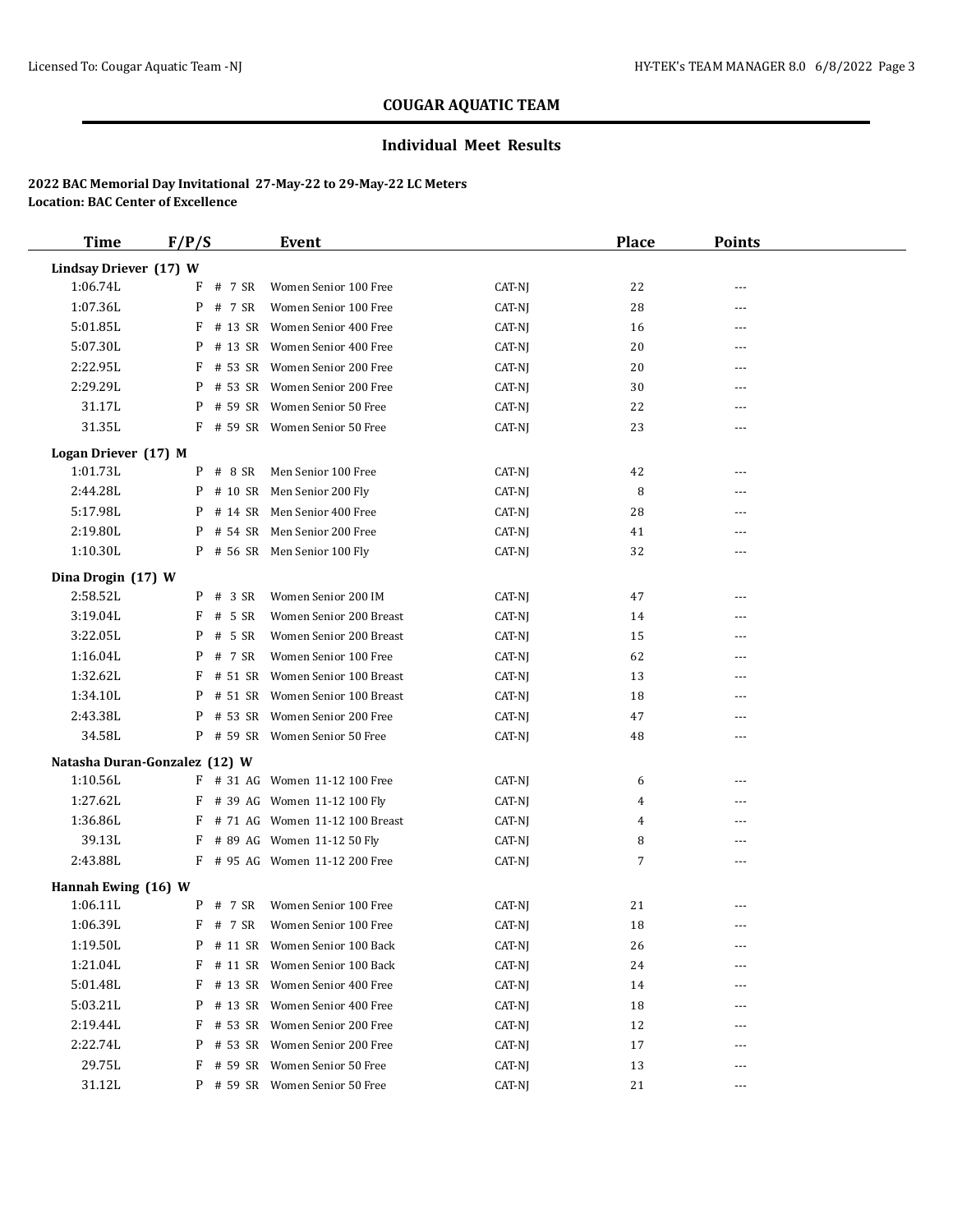## **Individual Meet Results**

| <b>Time</b>          | F/P/S       | <b>Event</b>                      |        | <b>Place</b> | <b>Points</b>  |  |
|----------------------|-------------|-----------------------------------|--------|--------------|----------------|--|
| Ron Feldman (14) M   |             |                                   |        |              |                |  |
| 2:25.71L             |             | F # 18 AG Men 13-14 200 Free      | CAT-NJ | 24           |                |  |
| 1:21.65L             |             | F # 24 AG Men 13-14 100 Back      | CAT-NJ | 19           | ---            |  |
| 6:10.04L             |             | F # 36 AG Men 13-14 400 IM        | CAT-NJ | 5            | $ -$           |  |
| 1:19.64L             |             | F # 74 AG Men 13-14 100 Fly       | CAT-NJ | 12           | ---            |  |
| 1:07.50L             |             | F # 92 AG Men 13-14 100 Free      | CAT-NJ | 20           | ---            |  |
| Caitlin Foung (16) W |             |                                   |        |              |                |  |
| 2:37.70L             | $F$ # 3 SR  | Women Senior 200 IM               | CAT-NJ | 16           | $---$          |  |
| 2:39.28L             | $P$ # 3 SR  | Women Senior 200 IM               | CAT-NJ | 17           | ---            |  |
| 1:04.82L             | # 7 SR<br>P | Women Senior 100 Free             | CAT-NJ | 12           | ---            |  |
| 1:05.12L             | # 7 SR<br>F | Women Senior 100 Free             | CAT-NJ | 13           | ---            |  |
| 1:15.26L             | P           | # 11 SR Women Senior 100 Back     | CAT-NJ | 10           |                |  |
| 1:15.64L             |             | F # 11 SR Women Senior 100 Back   | CAT-NJ | 8            | $- - -$        |  |
| Lily Foung (17) W    |             |                                   |        |              |                |  |
| 2:39.36L             | P # 3 SR    | Women Senior 200 IM               | CAT-NJ | 18           | ---            |  |
| 2:54.98L             | # 5 SR<br>P | Women Senior 200 Breast           | CAT-NJ | $\mathbf{1}$ | ---            |  |
| 1:10.88L             | $P$ # 7 SR  | Women Senior 100 Free             | CAT-NJ | 46           | $\overline{a}$ |  |
| NS.                  |             | P # 51 SR Women Senior 100 Breast | CAT-NJ | ---          | ---            |  |
| <b>NS</b>            | P           | # 53 SR Women Senior 200 Free     | CAT-NJ | ---          | ---            |  |
| <b>NS</b>            |             | P # 59 SR Women Senior 50 Free    | CAT-NJ | $---$        | $- - -$        |  |
| Lucas Foung (14) M   |             |                                   |        |              |                |  |
| 2:15.98L             |             | F # 18 AG Men 13-14 200 Free      | CAT-NJ | 7            | ---            |  |
| 1:06.30L             | F           | # 24 AG Men 13-14 100 Back        | CAT-NJ | $\mathbf{1}$ | ---            |  |
| 28.09L               | F           | # 48 AG Men 13-14 50 Free         | CAT-NJ | 9            | ---            |  |
| 1:20.09L             | F           | # 86 AG Men 13-14 100 Breast      | CAT-NJ | 4            | ---            |  |
| 1:03.43L             | F           | # 92 AG Men 13-14 100 Free        | CAT-NJ | 11           | ---            |  |
| 2:34.64L             |             | F # 98 AG Men 13-14 200 IM        | CAT-NJ | 6            | ---            |  |
| Luke Gardner (14) M  |             |                                   |        |              |                |  |
| 2:19.12L             |             | F # 18 AG Men 13-14 200 Free      | CAT-NJ | 11           |                |  |
| 3:04.48L             | F           | # 30 AG Men 13-14 200 Breast      | CAT-NJ | 4            | ---            |  |
| 5:44.91L             | F           | # 36 AG Men 13-14 400 IM          | CAT-NJ | 2            | ---            |  |
| 1:23.20L             | F           | # 86 AG Men 13-14 100 Breast      | CAT-NJ | 8            | ---            |  |
| 1:03.10L             | F           | # 92 AG Men 13-14 100 Free        | CAT-NJ | 9            | ---            |  |
| 2:42.16L             |             | F # 98 AG Men 13-14 200 IM        | CAT-NJ | 9            | $- - -$        |  |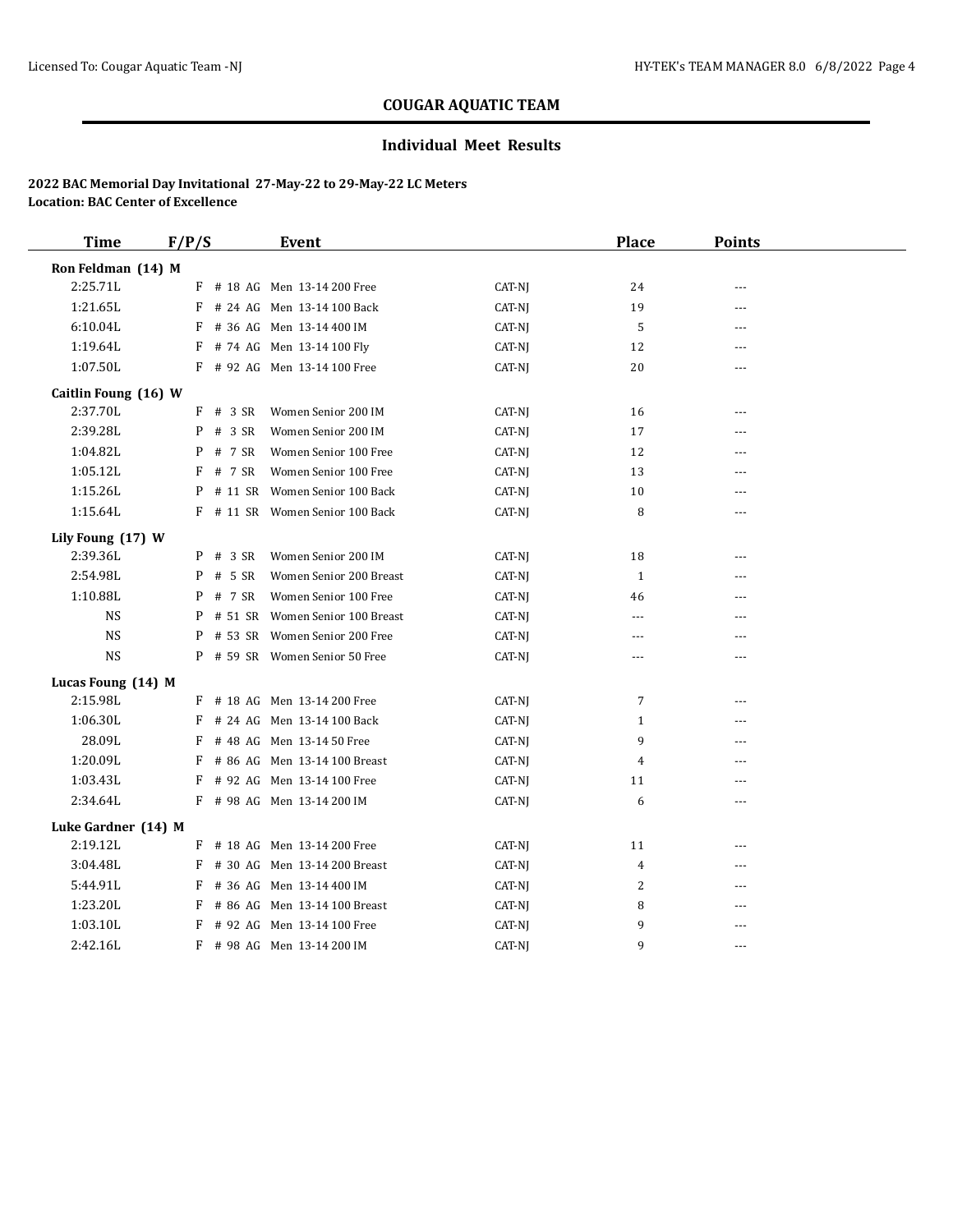## **Individual Meet Results**

| <b>Time</b>                      | F/P/S |            | <b>Event</b>                     |                  | <b>Place</b> | <b>Points</b> |  |
|----------------------------------|-------|------------|----------------------------------|------------------|--------------|---------------|--|
| Thomas Gaughan (16) M            |       |            |                                  |                  |              |               |  |
| 2:29.65L                         |       | $F$ # 4 SR | Men Senior 200 IM                | CAT-NJ           | 18           | ---           |  |
| 2:29.71L                         | P     | # 4 SR     | Men Senior 200 IM                | CAT-NJ           | 20           | ---           |  |
| 59.45L                           |       | P # 8 SR   | Men Senior 100 Free              | CAT-NJ           | 27           | ---           |  |
| 1:00.57L                         |       | $F$ # 8 SR | Men Senior 100 Free              | CAT-NJ           | 25           | ---           |  |
| 2:08.10L                         | F     | # 54 SR    | Men Senior 200 Free              | CAT-NJ           | 12           | ---           |  |
| 2:09.73L                         |       |            | P # 54 SR Men Senior 200 Free    | CAT-NJ           | 15           | ---           |  |
| 1:06.70L                         |       |            | P # 56 SR Men Senior 100 Fly     | CAT-NJ           | 21           | ---           |  |
| 1:07.86L                         | F     |            | # 56 SR Men Senior 100 Fly       | CAT-NJ           | 17           | ---           |  |
| 26.86L                           |       |            | F # 60 SR Men Senior 50 Free     | CAT-NJ           | 14           | ---           |  |
| 27.16L                           |       |            | P # 60 SR Men Senior 50 Free     | CAT-NJ           | 23           | ---           |  |
| Ari Glasman (14) M               |       |            |                                  |                  |              |               |  |
| 2:25.20L                         |       |            | F # 18 AG Men 13-14 200 Free     | CAT-NJ           | 23           | ---           |  |
| 2:53.70L                         |       |            | F # 30 AG Men 13-14 200 Breast   | CAT-NJ           | 3            | ---           |  |
| 29.94L                           |       |            | F # 48 AG Men 13-14 50 Free      | CAT-NJ           | 19           | ---           |  |
| 1:21.49L                         |       |            | F # 86 AG Men 13-14 100 Breast   | CAT-NJ           | 5            | ---           |  |
| 1:06.44L                         | F     |            | # 92 AG Men 13-14 100 Free       | CAT-NJ           | 18           | ---           |  |
| 2:39.04L                         |       |            | F # 98 AG Men 13-14 200 IM       | CAT-NJ           | 8            | ---           |  |
|                                  |       |            |                                  |                  |              |               |  |
| Henry Goodwin (14) M<br>2:19.78L |       |            | F # 18 AG Men 13-14 200 Free     |                  |              |               |  |
| 1:15.20L                         |       |            | F # 24 AG Men 13-14 100 Back     | CAT-NJ           | 12           | ---           |  |
| 30.21L                           |       |            | F # 48 AG Men 13-14 50 Free      | CAT-NJ           | 13<br>21     | ---           |  |
| 1:17.85L                         |       |            | F # 74 AG Men 13-14 100 Fly      | CAT-NJ<br>CAT-NJ | 11           | ---<br>---    |  |
| 1:04.88L                         | F     |            | # 92 AG Men 13-14 100 Free       | CAT-NJ           | 15           | ---           |  |
| 2:46.49L                         |       |            | F # 98 AG Men 13-14 200 IM       |                  | 12           |               |  |
|                                  |       |            |                                  | CAT-NJ           |              | ---           |  |
| Brendan Guiliano (17) M          |       |            |                                  |                  |              |               |  |
| 2:25.58L                         | F     | # 4 SR     | Men Senior 200 IM                | CAT-NJ           | 14           | ---           |  |
| 2:25.73L                         | P     | # 4 SR     | Men Senior 200 IM                | CAT-NJ           | 16           | ---           |  |
| 2:32.06L                         |       |            | P # 10 SR Men Senior 200 Fly     | CAT-NJ           | 5            | ---           |  |
| 1:04.11L                         |       |            | F # 12 SR Men Senior 100 Back    | CAT-NJ           | 5            | ---           |  |
| 1:05.06L                         |       |            | P # 12 SR Men Senior 100 Back    | CAT-NJ           | 7            | ---           |  |
| 1:05.44L                         |       |            | $F$ # 56 SR Men Senior 100 Fly   | CAT-NJ           | 14           | ---           |  |
| 1:06.25L                         |       |            | P # 56 SR Men Senior 100 Fly     | CAT-NJ           | 17           | ---           |  |
| 5:10.74L                         |       |            | P # 58 SR Men Senior 400 IM      | CAT-NJ           | 6            |               |  |
| 2:22.29L DQ                      |       |            | P # 62 SR Men Senior 200 Back    | CAT-NJ           |              |               |  |
| Jordan Hall (12) W               |       |            |                                  |                  |              |               |  |
| 1:21.16L                         |       |            | F # 31 AG Women 11-12 100 Free   | CAT-NJ           | 22           |               |  |
| 43.92L                           |       |            | F # 45 AG Women 11-12 50 Breast  | CAT-NJ           | 5            |               |  |
| 1:37.64L                         |       |            | F # 71 AG Women 11-12 100 Breast | CAT-NJ           | 5            |               |  |
| 2:49.50L                         |       |            | F # 95 AG Women 11-12 200 Free   | CAT-NJ           | 8            | ---           |  |
| David Hanin (12) M               |       |            |                                  |                  |              |               |  |
| 1:16.64L                         |       |            | F # 32 AG Men 11-12 100 Free     | CAT-NJ           | 12           |               |  |
| 1:23.31L                         |       |            | F # 40 AG Men 11-12 100 Fly      | CAT-NJ           | 4            |               |  |
| 43.40L                           |       |            | F # 46 AG Men 11-12 50 Breast    | CAT-NJ           | 4            | ---           |  |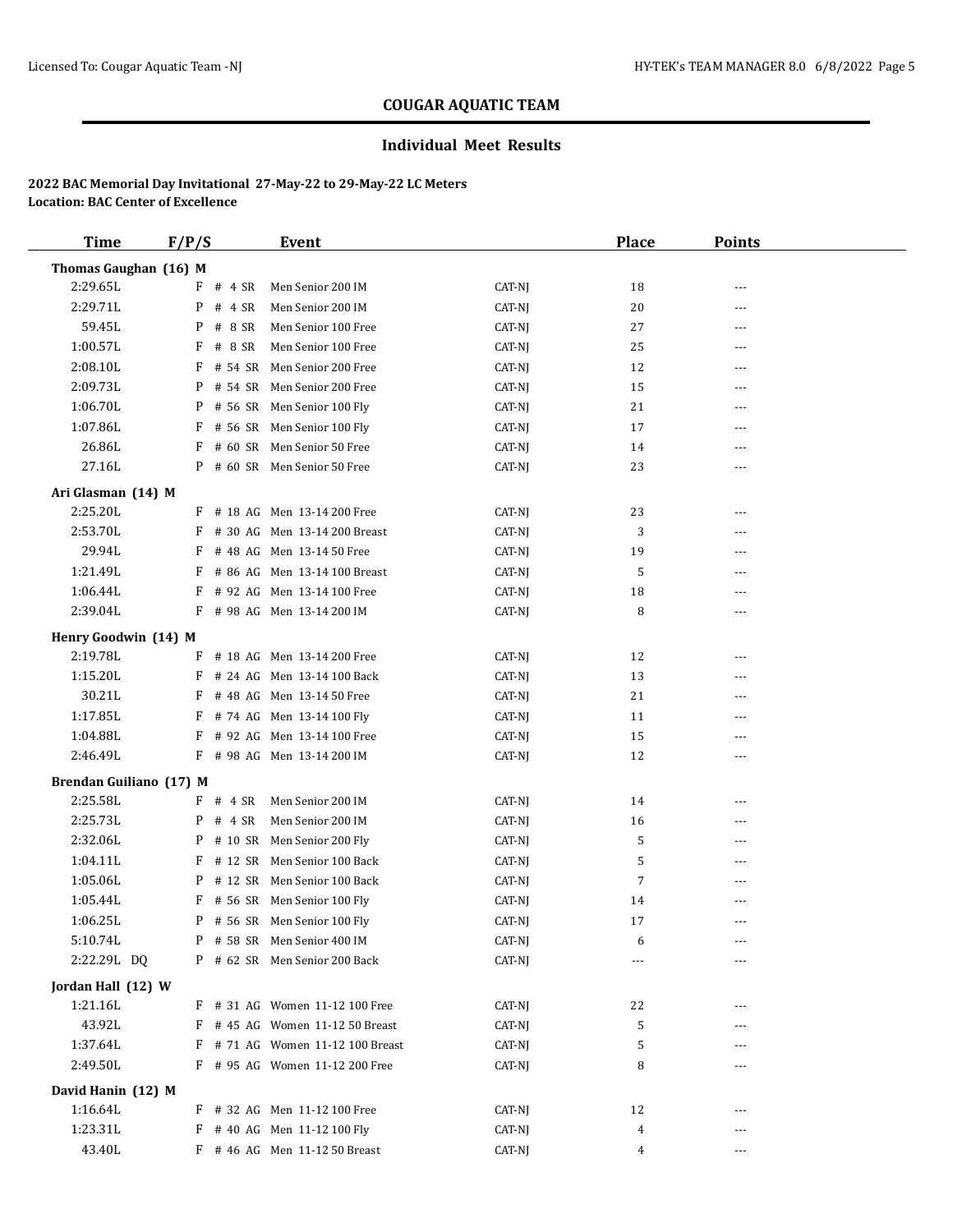## **Individual Meet Results**

| <b>Time</b>         | F/P/S  |            | <b>Event</b>                      |        | <b>Place</b>   | <b>Points</b> |  |
|---------------------|--------|------------|-----------------------------------|--------|----------------|---------------|--|
| Phoebe Hirsh (15) W |        |            |                                   |        |                |               |  |
| 1:41.90L            |        |            | P # 51 SR Women Senior 100 Breast | CAT-NJ | 22             | $---$         |  |
| 1:42.82L            |        |            | F # 51 SR Women Senior 100 Breast | CAT-NJ | 16             | ---           |  |
| 36.31L              |        |            | P # 59 SR Women Senior 50 Free    | CAT-NJ | 49             | $---$         |  |
| Sam Iannuzzi (14) W |        |            |                                   |        |                |               |  |
| 1:21.81L            |        |            | $F$ # 23 AG Women 13-14 100 Back  | CAT-NJ | 18             | $\cdots$      |  |
| 3:23.43L            | F      |            | # 29 AG Women 13-14 200 Breast    | CAT-NJ | 9              | ---           |  |
| 34.69L              |        |            | $F$ # 47 AG Women 13-14 50 Free   | CAT-NJ | 34             | ---           |  |
| 2:56.16L            |        |            | F # 79 AG Women 13-14 200 Back    | CAT-NJ | 13             | ---           |  |
| 1:35.52L            |        |            | F # 85 AG Women 13-14 100 Breast  | CAT-NJ | 9              |               |  |
| 1:16.65L            |        |            | F # 91 AG Women 13-14 100 Free    | CAT-NJ | 26             | $---$         |  |
| Aryan Kapoor (16) M |        |            |                                   |        |                |               |  |
| <b>NS</b>           |        | $P$ # 6 SR | Men Senior 200 Breast             | CAT-NJ | $\cdots$       | $\cdots$      |  |
| <b>NS</b>           |        | $P$ # 8 SR | Men Senior 100 Free               | CAT-NJ | ---            | ---           |  |
| NS                  |        |            | P # 12 SR Men Senior 100 Back     | CAT-NJ | ---            | ---           |  |
| 1:12.51L            | P      |            | # 52 SR Men Senior 100 Breast     | CAT-NJ | 5              | ---           |  |
| 1:12.99L            | F      |            | # 52 SR Men Senior 100 Breast     | CAT-NJ | 6              | ---           |  |
| 26.66L              |        |            | P # 60 SR Men Senior 50 Free      | CAT-NJ | 16             | $---$         |  |
| 26.74L              |        |            | F # 60 SR Men Senior 50 Free      | CAT-NJ | 13             |               |  |
| 2:36.13L DQ         |        |            | P # 62 SR Men Senior 200 Back     | CAT-NJ | $\overline{a}$ | ---           |  |
| Madison Klak (16) W |        |            |                                   |        |                |               |  |
| 2:37.75L            |        | $P$ # 3 SR | Women Senior 200 IM               | CAT-NJ | 15             | ---           |  |
| 2:38.73L            |        | $F$ # 3 SR | Women Senior 200 IM               | CAT-NJ | 18             | $---$         |  |
| 1:05.41L            |        | P # 7 SR   | Women Senior 100 Free             | CAT-NJ | 17             | ---           |  |
| 1:05.74L            | F      | # 7 SR     | Women Senior 100 Free             | CAT-NJ | 16             | ---           |  |
| 1:10.52L            |        |            | F # 11 SR Women Senior 100 Back   | CAT-NJ | 3              |               |  |
| 1:12.13L            | P      |            | # 11 SR Women Senior 100 Back     | CAT-NJ | 5              | $---$         |  |
| 2:23.05L            | F      |            | # 53 SR Women Senior 200 Free     | CAT-NJ | 16             |               |  |
| 2:24.41L            |        |            | P # 53 SR Women Senior 200 Free   | CAT-NJ | 19             |               |  |
| 5:46.03L            |        |            | P # 57 SR Women Senior 400 IM     | CAT-NJ | 9              | ---           |  |
| 2:32.97L            |        |            | F # 61 SR Women Senior 200 Back   | CAT-NJ | 7              | ---           |  |
| 2:36.33L            |        |            | P # 61 SR Women Senior 200 Back   | CAT-NJ | 9              | $\cdots$      |  |
| Riley Kopp (15) W   |        |            |                                   |        |                |               |  |
| 2:50.22L            |        | $P$ # 3 SR | Women Senior 200 IM               | CAT-NJ | 37             | ---           |  |
| 3:07.82L            | F      | # 5 SR     | Women Senior 200 Breast           | CAT-NJ | 9              |               |  |
| 3:18.67L            | P      | # 5 SR     | Women Senior 200 Breast           | CAT-NJ | 12             | ---           |  |
| 1:10.20L            | P<br># | 7 SR       | Women Senior 100 Free             | CAT-NJ | 44             | ---           |  |
| 2:26.09L            | F      |            | # 53 SR Women Senior 200 Free     | CAT-NJ | 23             |               |  |
| 2:26.57L            | P      |            | # 53 SR Women Senior 200 Free     | CAT-NJ | 25             | ---           |  |
| 5:54.95L            |        |            | P # 57 SR Women Senior 400 IM     | CAT-NJ | 10             |               |  |
| 5:57.79L            |        |            | F # 57 SR Women Senior 400 IM     | CAT-NJ | 8              | $---$         |  |
| DQ                  |        |            | P # 61 SR Women Senior 200 Back   | CAT-NJ | $\cdots$       | ---           |  |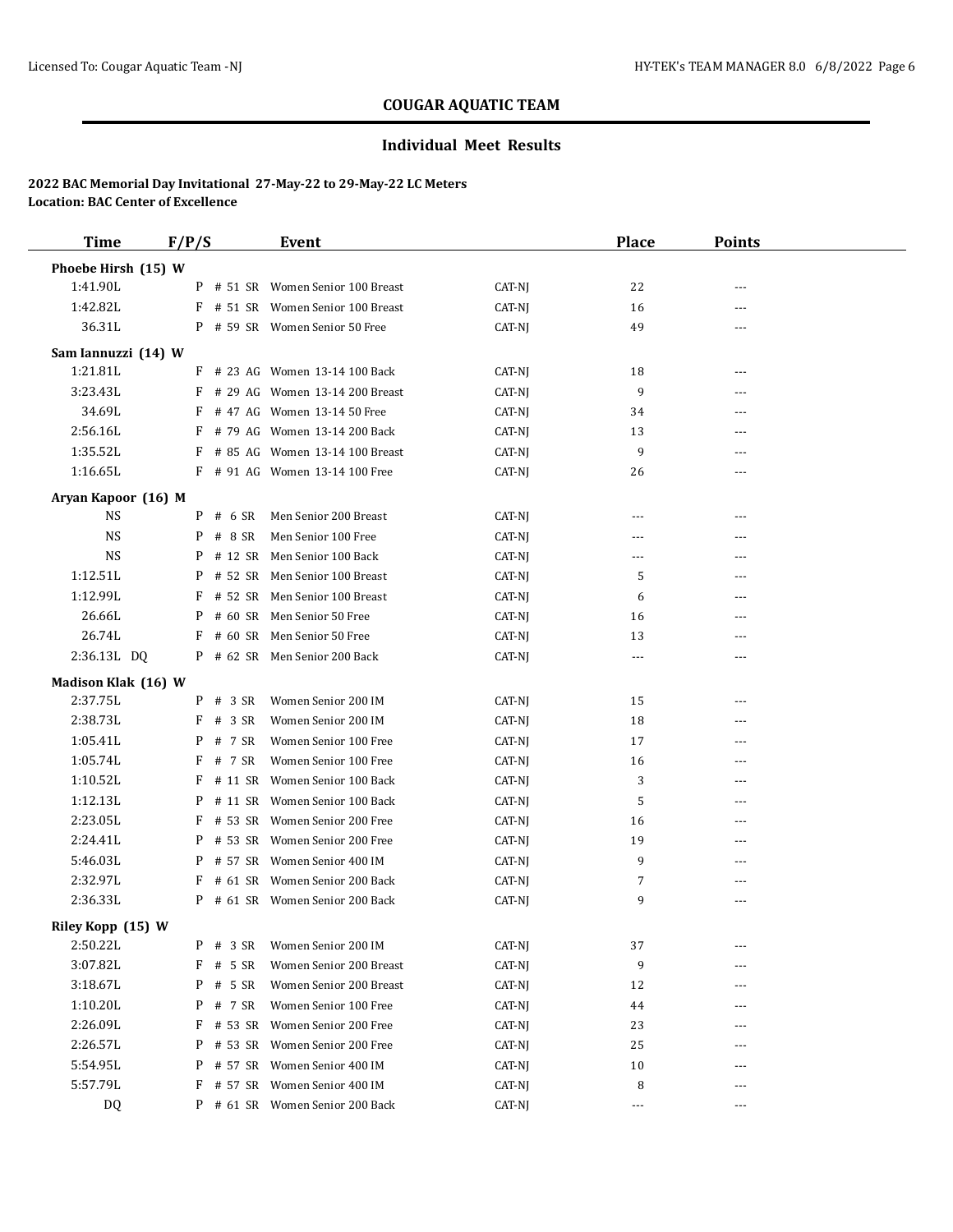## **Individual Meet Results**

| <b>Time</b>             | F/P/S        | Event                          |        | <b>Place</b>   | <b>Points</b> |  |
|-------------------------|--------------|--------------------------------|--------|----------------|---------------|--|
| Gabby Kutsup (17) W     |              |                                |        |                |               |  |
| 1:19.79L                | P<br># 7 SR  | Women Senior 100 Free          | CAT-NJ | 65             | ---           |  |
| 5:37.04L                | F            | # 13 SR Women Senior 400 Free  | CAT-NJ | 25             | ---           |  |
| 5:45.37L                | P            | # 13 SR Women Senior 400 Free  | CAT-NJ | 30             | ---           |  |
| 11:33.41L               | F            | # 49 SR Women Senior 800 Free  | CAT-NJ | 8              | ---           |  |
| 2:47.88L                | P            | # 53 SR Women Senior 200 Free  | CAT-NJ | 50             | ---           |  |
| 37.49L                  |              | P # 59 SR Women Senior 50 Free | CAT-NJ | 50             | $---$         |  |
| Alejandra Laynez (17) W |              |                                |        |                |               |  |
| 1:02.80L                | $F$ # 7 SR   | Women Senior 100 Free          | CAT-NJ | 5              | $- - -$       |  |
| 1:03.38L                | # 7 SR<br>P  | Women Senior 100 Free          | CAT-NJ | 6              | $---$         |  |
| 2:34.64L                | # 9 SR<br>P  | Women Senior 200 Fly           | CAT-NJ | 3              | $---$         |  |
| 2:37.04L                | F<br># 9 SR  | Women Senior 200 Fly           | CAT-NJ | 3              | $- - -$       |  |
| 4:47.97L                | F            | # 13 SR Women Senior 400 Free  | CAT-NJ | 6              | ---           |  |
| 4:52.90L                | P            | # 13 SR Women Senior 400 Free  | CAT-NJ | 9              | ---           |  |
| 2:16.51L                | P            | # 53 SR Women Senior 200 Free  | CAT-NJ | 8              | ---           |  |
| 1:09.54L                |              | F # 55 SR Women Senior 100 Fly | CAT-NJ | 5              | $---$         |  |
| 1:10.19L                | P            | # 55 SR Women Senior 100 Fly   | CAT-NJ | 5              | ---           |  |
| 5:33.24L                | P            | # 57 SR Women Senior 400 IM    | CAT-NJ | $\overline{c}$ | $- - -$       |  |
| 5:33.42L                |              | F # 57 SR Women Senior 400 IM  | CAT-NJ | 4              | $---$         |  |
| Angel Laynez (18) M     |              |                                |        |                |               |  |
| 1:00.02L                | # 8 SR<br>P  | Men Senior 100 Free            | CAT-NJ | 33             | $---$         |  |
| 1:01.26L                | # 8 SR<br>F  | Men Senior 100 Free            | CAT-NJ | 27             | $- - -$       |  |
| 1:10.55L                | P            | # 12 SR Men Senior 100 Back    | CAT-NJ | 22             |               |  |
| 1:12.86L                | F            | # 12 SR Men Senior 100 Back    | CAT-NJ | 18             | ---           |  |
| 4:45.76L                | P            | # 14 SR Men Senior 400 Free    | CAT-NJ | 16             | ---           |  |
| 4:47.19L                | F            | # 14 SR Men Senior 400 Free    | CAT-NJ | 16             | ---           |  |
| 2:13.20L                | # 54 SR<br>P | Men Senior 200 Free            | CAT-NJ | 25             | $---$         |  |
| 2:19.83L                | # 54 SR<br>F | Men Senior 200 Free            | CAT-NJ | 26             | $---$         |  |
| 26.67L                  | F            | # 60 SR Men Senior 50 Free     | CAT-NJ | 12             | ---           |  |
| 26.77L                  | P            | # 60 SR Men Senior 50 Free     | CAT-NJ | 17             | ---           |  |
| 2:35.41L                | F            | # 62 SR Men Senior 200 Back    | CAT-NJ | 12             | $---$         |  |
| 2:35.67L                |              | P # 62 SR Men Senior 200 Back  | CAT-NJ | 16             | ---           |  |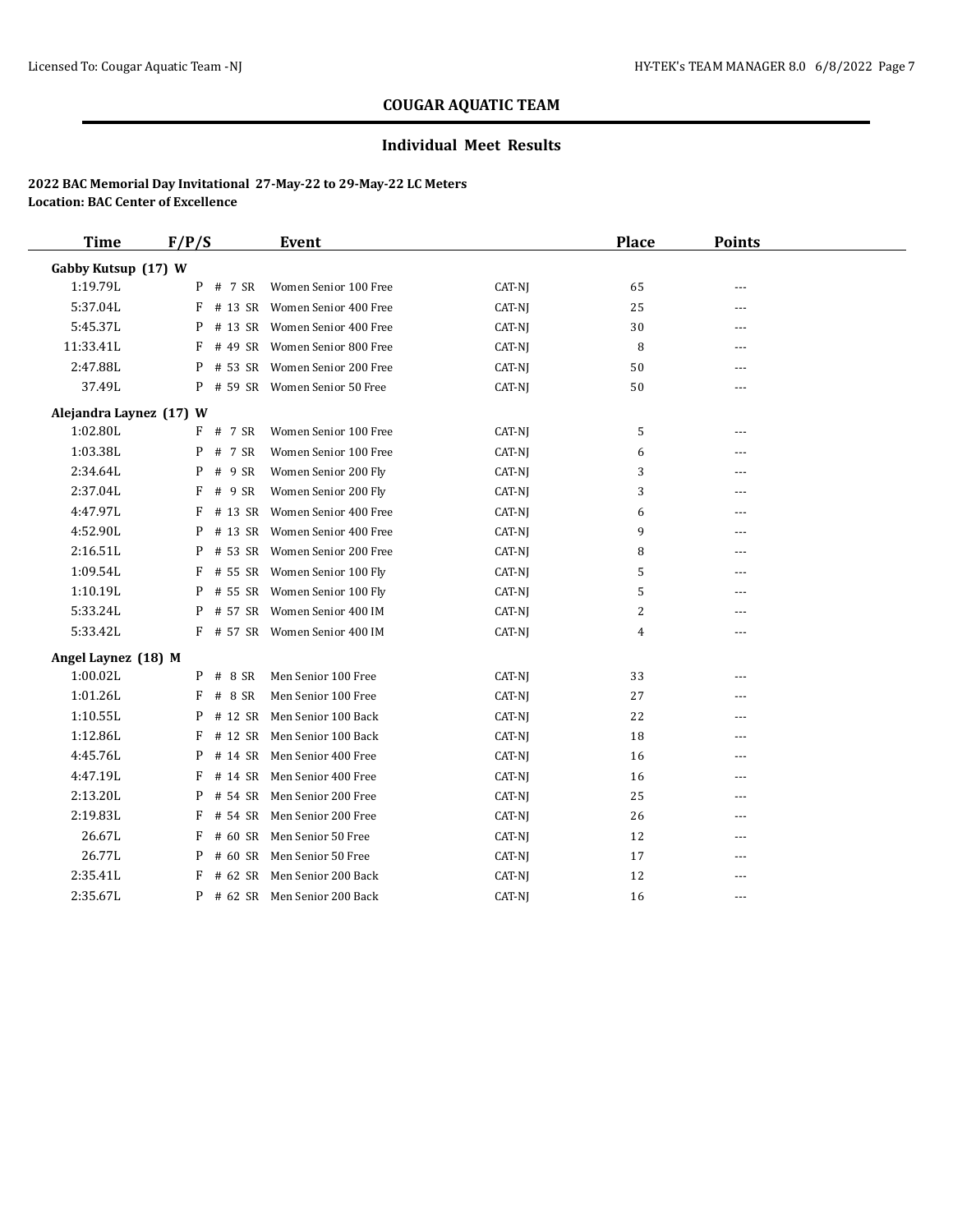## **Individual Meet Results**

| <b>Time</b>                 | F/P/S      | <b>Event</b>                      |        | <b>Place</b> | <b>Points</b> |  |
|-----------------------------|------------|-----------------------------------|--------|--------------|---------------|--|
| Leticia Laynez (15) W       |            |                                   |        |              |               |  |
| 2:36.74L                    | F          | # 3 SR<br>Women Senior 200 IM     | CAT-NJ | 15           | ---           |  |
| 2:39.46L                    | P          | # 3 SR<br>Women Senior 200 IM     | CAT-NJ | 19           | ---           |  |
| 3:02.99L                    | F          | # 5 SR<br>Women Senior 200 Breast | CAT-NJ | 4            | ---           |  |
| 3:07.90L                    | P          | # 5 SR<br>Women Senior 200 Breast | CAT-NJ | 9            | ---           |  |
| 2:38.50L                    | F          | # 9 SR<br>Women Senior 200 Fly    | CAT-NJ | 4            | $- - -$       |  |
| 2:39.07L                    | P          | # 9 SR<br>Women Senior 200 Fly    | CAT-NJ | 6            | $- - -$       |  |
| 1:26.57L                    | F          | # 51 SR Women Senior 100 Breast   | CAT-NJ | 6            | $- - -$       |  |
| 1:27.17L                    | P          | # 51 SR Women Senior 100 Breast   | CAT-NJ | 8            | ---           |  |
| 5:35.73L                    | P          | # 57 SR Women Senior 400 IM       | CAT-NJ | 5            | $---$         |  |
| 5:36.80L                    | F          | # 57 SR Women Senior 400 IM       | CAT-NJ | 6            | ---           |  |
| 2:41.33L                    | F          | # 61 SR Women Senior 200 Back     | CAT-NJ | 13           | $---$         |  |
| 2:41.57L                    |            | P # 61 SR Women Senior 200 Back   | CAT-NJ | 15           | ---           |  |
| Ella Lepis (15) W           |            |                                   |        |              |               |  |
| 2:39.71L                    | P          | # 3 SR<br>Women Senior 200 IM     | CAT-NJ | 20           | ---           |  |
| 2:40.39L                    | F          | Women Senior 200 IM<br># 3 SR     | CAT-NJ | 24           | ---           |  |
| 2:37.75L                    | P          | Women Senior 200 Fly<br># 9 SR    | CAT-NJ | 5            | $- - -$       |  |
| 2:39.24L                    | F          | # 9 SR<br>Women Senior 200 Fly    | CAT-NJ | 5            | ---           |  |
| 4:50.57L                    | F          | # 13 SR Women Senior 400 Free     | CAT-NJ | 11           | $- - -$       |  |
| 4:53.43L                    | P          | # 13 SR Women Senior 400 Free     | CAT-NJ | 11           | ---           |  |
| 9:51.37L                    |            | F #49 SR Women Senior 800 Free    | CAT-NJ | 3            | ---           |  |
| Sasha Lukonen (17) W        |            |                                   |        |              |               |  |
| 3:33.76L                    | P          | # 5 SR<br>Women Senior 200 Breast | CAT-NJ | 20           | ---           |  |
| 1:14.99L                    | P          | Women Senior 100 Free<br># 7 SR   | CAT-NJ | 60           | ---           |  |
| 5:35.35L                    | P          | # 13 SR Women Senior 400 Free     | CAT-NJ | 29           | ---           |  |
| 1:37.76L                    | F          | # 51 SR Women Senior 100 Breast   | CAT-NJ | 14           | $---$         |  |
| 1:38.43L                    | P          | # 51 SR Women Senior 100 Breast   | CAT-NJ | 19           | ---           |  |
| 2:38.87L                    | P          | # 53 SR Women Senior 200 Free     | CAT-NJ | 42           | $- - -$       |  |
| 34.06L                      |            | P # 59 SR Women Senior 50 Free    | CAT-NJ | 44           | ---           |  |
| Alex Makovsky (14) M        |            |                                   |        |              |               |  |
| 2:19.79L                    |            | F # 18 AG Men 13-14 200 Free      | CAT-NJ | 13           | $---$         |  |
| 1:16.04L                    | F          | # 24 AG Men 13-14 100 Back        | CAT-NJ | 15           |               |  |
| 28.92L                      | F          | # 48 AG Men 13-14 50 Free         | CAT-NJ | 13           | $- - -$       |  |
| 2:39.49L                    | F          | # 80 AG Men 13-14 200 Back        | CAT-NJ | 5            |               |  |
| 1:03.78L                    |            | # 92 AG Men 13-14 100 Free        | CAT-NJ | 12           |               |  |
| 2:47.28L                    |            | F # 98 AG Men 13-14 200 IM        | CAT-NJ | 14           | ---           |  |
| Maeko Angela Marapao (15) W |            |                                   |        |              |               |  |
| 3:04.53L                    | $P$ # 3 SR | Women Senior 200 IM               | CAT-NJ | 52           |               |  |
| 1:13.62L                    | P # 7 SR   | Women Senior 100 Free             | CAT-NJ | 57           |               |  |
| 1:30.58L                    |            | P # 11 SR Women Senior 100 Back   | CAT-NJ | 43           | ---           |  |
| 1:41.18L                    | P          | # 51 SR Women Senior 100 Breast   | CAT-NJ | 21           | ---           |  |
| 1:41.42L                    | F          | # 51 SR Women Senior 100 Breast   | CAT-NJ | 15           | $---$         |  |
| 2:39.34L                    | P          | # 53 SR Women Senior 200 Free     | CAT-NJ | 43           | ---           |  |
| 32.71L                      |            | P # 59 SR Women Senior 50 Free    | CAT-NJ | 38           | $---$         |  |
|                             |            |                                   |        |              |               |  |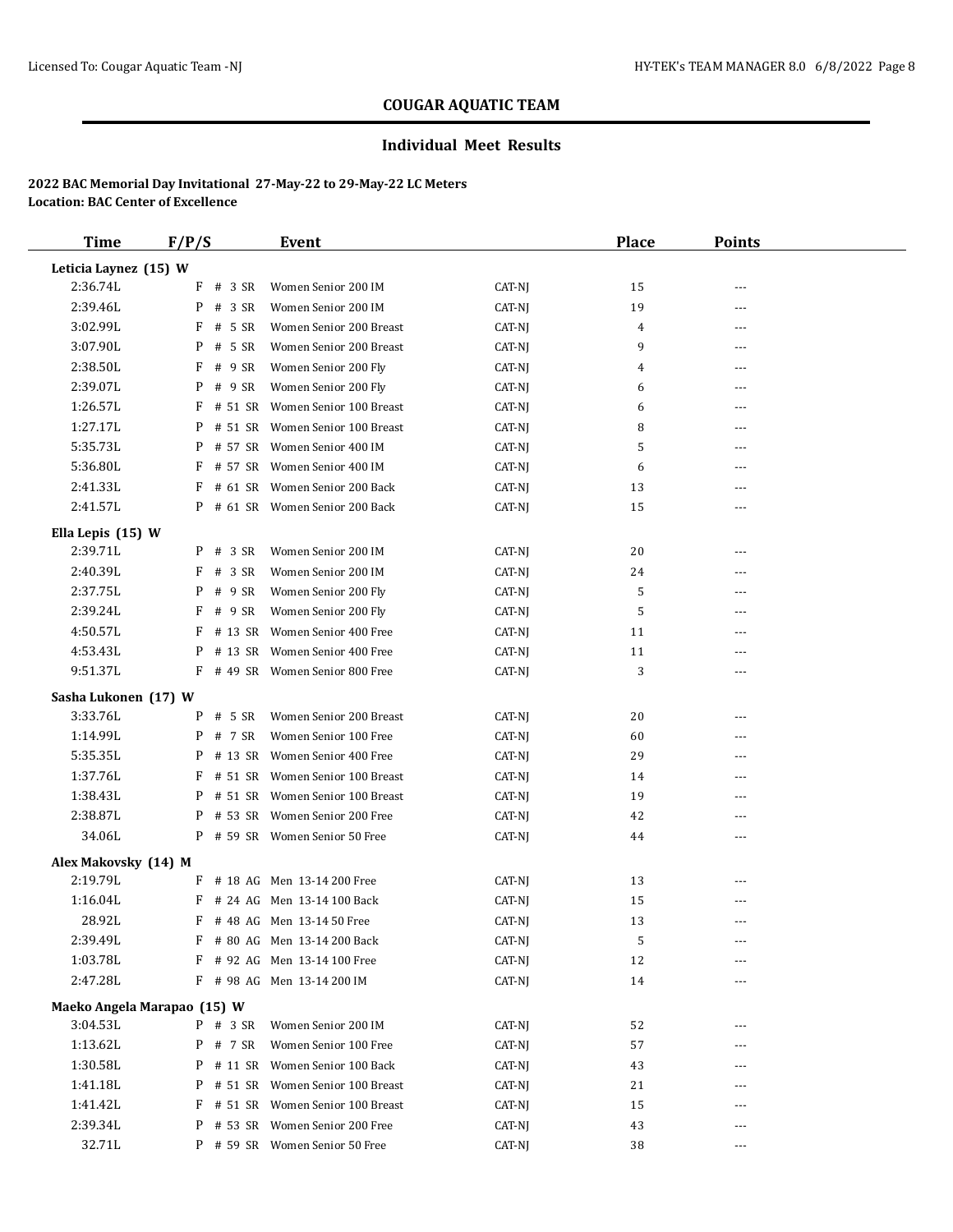## **Individual Meet Results**

| <b>Time</b>                        | F/P/S        | Event                             |        | Place | <b>Points</b>  |  |
|------------------------------------|--------------|-----------------------------------|--------|-------|----------------|--|
| <b>Christopher Mattesky (15) M</b> |              |                                   |        |       |                |  |
| 2:48.70L                           | $F$ # 6 SR   | Men Senior 200 Breast             | CAT-NJ | 5     |                |  |
| 2:54.82L                           | $P$ # 6 SR   | Men Senior 200 Breast             | CAT-NJ | 8     | $- - -$        |  |
| 1:17.84L                           |              | F # 52 SR Men Senior 100 Breast   | CAT-NJ | 14    | ---            |  |
| 1:18.69L                           |              | P # 52 SR Men Senior 100 Breast   | CAT-NJ | 18    | ---            |  |
| Elise McGirt (15) W                |              |                                   |        |       |                |  |
| 2:57.98L                           | $P$ # 3 SR   | Women Senior 200 IM               | CAT-NJ | 46    | ---            |  |
| 3:11.47L                           | # 5 SR<br>F  | Women Senior 200 Breast           | CAT-NJ | 11    | ---            |  |
| 3:24.03L                           | # 5 SR<br>P  | Women Senior 200 Breast           | CAT-NJ | 17    | ---            |  |
| 1:13.35L                           | # 7 SR<br>P  | Women Senior 100 Free             | CAT-NJ | 56    | $---$          |  |
| 1:27.78L                           |              | F # 51 SR Women Senior 100 Breast | CAT-NJ | 10    | ---            |  |
| 1:32.17L                           | P            | # 51 SR Women Senior 100 Breast   | CAT-NJ | 15    | $\overline{a}$ |  |
| 2:42.64L                           |              | P # 53 SR Women Senior 200 Free   | CAT-NJ | 46    | $\overline{a}$ |  |
| 31.18L                             |              | F # 59 SR Women Senior 50 Free    | CAT-NJ | 22    | ---            |  |
| 32.49L                             |              | P # 59 SR Women Senior 50 Free    | CAT-NJ | 36    | ---            |  |
| Shannon McGowan (14) W             |              |                                   |        |       |                |  |
| 2:27.83L                           |              | F # 17 AG Women 13-14 200 Free    | CAT-NJ | 7     | $- - -$        |  |
| 1:25.61L                           | F            | # 23 AG Women 13-14 100 Back      | CAT-NJ | 22    | ---            |  |
| 31.82L                             | F            | # 47 AG Women 13-14 50 Free       | CAT-NJ | 17    | $---$          |  |
| 1:08.14L                           |              | F # 91 AG Women 13-14 100 Free    | CAT-NJ | 6     |                |  |
| 2:59.42L                           |              | F # 97 AG Women 13-14 200 IM      | CAT-NJ | 13    | ---            |  |
| Lillian Mingione (12) W            |              |                                   |        |       |                |  |
| 39.46L                             |              | F # 19 AG Women 11-12 50 Back     | CAT-NJ | 13    |                |  |
| 1:20.28L                           |              | F # 31 AG Women 11-12 100 Free    | CAT-NJ | 19    | $---$          |  |
| 1:24.58L                           |              | F # 77 AG Women 11-12 100 Back    | CAT-NJ | 5     | ---            |  |
| Sefina Morrison (14) W             |              |                                   |        |       |                |  |
| 2:30.57L                           |              | F # 17 AG Women 13-14 200 Free    | CAT-NJ | 10    | ---            |  |
| 1:19.50L                           |              | F # 23 AG Women 13-14 100 Back    | CAT-NJ | 13    | $---$          |  |
| 32.41L                             |              | F # 47 AG Women 13-14 50 Free     | CAT-NJ | 23    | ---            |  |
| 1:33.43L                           |              | F # 85 AG Women 13-14 100 Breast  | CAT-NJ | 7     | ---            |  |
| 1:11.39L                           |              | F # 91 AG Women 13-14 100 Free    | CAT-NJ | 18    | ---            |  |
| 2:53.05L                           |              | F # 97 AG Women 13-14 200 IM      | CAT-NJ | 8     | ---            |  |
| Devon Muldoon (18) W               |              |                                   |        |       |                |  |
| 2:27.48L                           | F<br># 3 SR  | Women Senior 200 IM               | CAT-NJ | 4     |                |  |
| 2:31.41L                           | P<br># 3 SR  | Women Senior 200 IM               | CAT-NJ | 6     | $---$          |  |
| 1:06.14L                           | # 11 SR<br>F | Women Senior 100 Back             | CAT-NJ | 2     |                |  |
| 1:08.06L                           | # 11 SR<br>P | Women Senior 100 Back             | CAT-NJ | 2     | $---$          |  |
| 2:14.63L                           | # 53 SR<br>P | Women Senior 200 Free             | CAT-NJ | 6     | ---            |  |
| 2:23.55L                           |              | P # 61 SR Women Senior 200 Back   | CAT-NJ | 3     | ---            |  |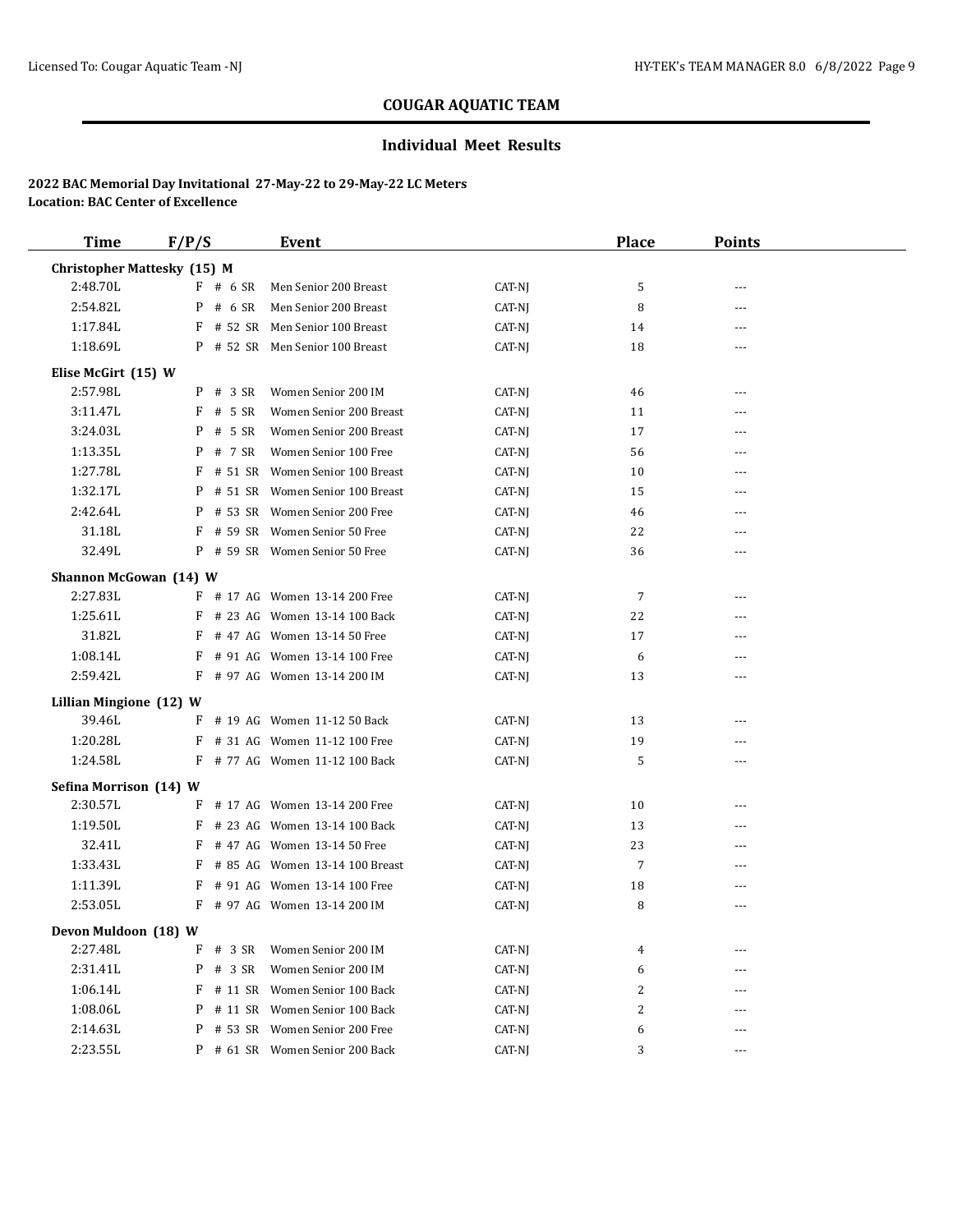## **Individual Meet Results**

| <b>Time</b>            | F/P/S        | <b>Event</b>                    |        | <b>Place</b>   | <b>Points</b>  |  |
|------------------------|--------------|---------------------------------|--------|----------------|----------------|--|
| Eli Muldoon (16) M     |              |                                 |        |                |                |  |
| 2:28.73L               | F<br># 4 SR  | Men Senior 200 IM               | CAT-NJ | 20             | $\sim$ $\sim$  |  |
| 2:31.78L               | # 4 SR<br>P  | Men Senior 200 IM               | CAT-NJ | 24             | ---            |  |
| 3:01.98L               | # 6 SR<br>P  | Men Senior 200 Breast           | CAT-NJ | 13             | $\overline{a}$ |  |
| 3:07.11L               | F<br># 6 SR  | Men Senior 200 Breast           | CAT-NJ | 9              | $---$          |  |
| 1:00.20L               | # 8 SR<br>P  | Men Senior 100 Free             | CAT-NJ | 35             | ---            |  |
| 1:08.06L               | F<br># 8 SR  | Men Senior 100 Free             | CAT-NJ | 28             | $\overline{a}$ |  |
| 1:14.80L               | P<br># 52 SR | Men Senior 100 Breast           | CAT-NJ | 9              | $- - -$        |  |
| 2:16.94L               | # 54 SR<br>P | Men Senior 200 Free             | CAT-NJ | 34             | ---            |  |
| 1:09.08L               |              | P # 56 SR Men Senior 100 Fly    | CAT-NJ | 28             | $---$          |  |
| Caroline Murray (16) W |              |                                 |        |                |                |  |
| 2:16.24L               | P            | # 53 SR Women Senior 200 Free   | CAT-NJ | 7              | $\sim$ $\sim$  |  |
| 2:16.35L               | F            | # 53 SR Women Senior 200 Free   | CAT-NJ | 7              | $- - -$        |  |
| 1:10.70L               | P            | # 55 SR Women Senior 100 Fly    | CAT-NJ | 9              | ---            |  |
| 1:10.77L               |              | F # 55 SR Women Senior 100 Fly  | CAT-NJ | 7              | $---$          |  |
| 2:35.20L               | P            | # 61 SR Women Senior 200 Back   | CAT-NJ | 8              | $- - -$        |  |
| 2:36.88L               |              | F # 61 SR Women Senior 200 Back | CAT-NJ | 8              | ---            |  |
| Femi Oshodi (14) M     |              |                                 |        |                |                |  |
| 2:17.50L               |              | F # 18 AG Men 13-14 200 Free    | CAT-NJ | 9              | ---            |  |
| 1:13.04L               | F            | # 24 AG Men 13-14 100 Back      | CAT-NJ | 9              | $---$          |  |
| 27.08L                 | F            | # 48 AG Men 13-14 50 Free       | CAT-NJ | 4              | $- - -$        |  |
| 1:04.62L               | F            | # 74 AG Men 13-14 100 Fly       | CAT-NJ | 2              | ---            |  |
| 1:00.14L               | F            | # 92 AG Men 13-14 100 Free      | CAT-NJ | 2              | $---$          |  |
| 2:30.95L               |              | F # 98 AG Men 13-14 200 IM      | CAT-NJ | $\overline{c}$ | $\overline{a}$ |  |
| Max Pearson (14) M     |              |                                 |        |                |                |  |
| 2:24.04L               |              | F # 18 AG Men 13-14 200 Free    | CAT-NJ | 20             | $- - -$        |  |
| 1:12.46L               | F            | # 24 AG Men 13-14 100 Back      | CAT-NJ | $\overline{7}$ | ---            |  |
| 5:51.11L               | F            | # 36 AG Men 13-14 400 IM        | CAT-NJ | $\overline{4}$ | $- - -$        |  |
| 2:30.93L               | F            | # 80 AG Men 13-14 200 Back      | CAT-NJ | $\mathbf{1}$   | $- - -$        |  |
| 1:04.99L               | F            | # 92 AG Men 13-14 100 Free      | CAT-NJ | 16             | ---            |  |
| 2:43.12L               |              | F # 98 AG Men 13-14 200 IM      | CAT-NJ | 10             | $\overline{a}$ |  |
| Ashley Peng (15) W     |              |                                 |        |                |                |  |
| 3:08.96L               | $P$ # 3 SR   | Women Senior 200 IM             | CAT-NJ | 53             | $- - -$        |  |
| 1:22.75L               | # 11 SR<br>F | Women Senior 100 Back           | CAT-NJ | 26             | $- - -$        |  |
| 1:23.66L               | P            | # 11 SR Women Senior 100 Back   | CAT-NJ | 35             | ---            |  |
| 32.76L                 | P            | # 59 SR Women Senior 50 Free    | CAT-NJ | 40             | $- - -$        |  |
| 3:03.33L               |              | P # 61 SR Women Senior 200 Back | CAT-NJ | 34             | $\sim$ $\sim$  |  |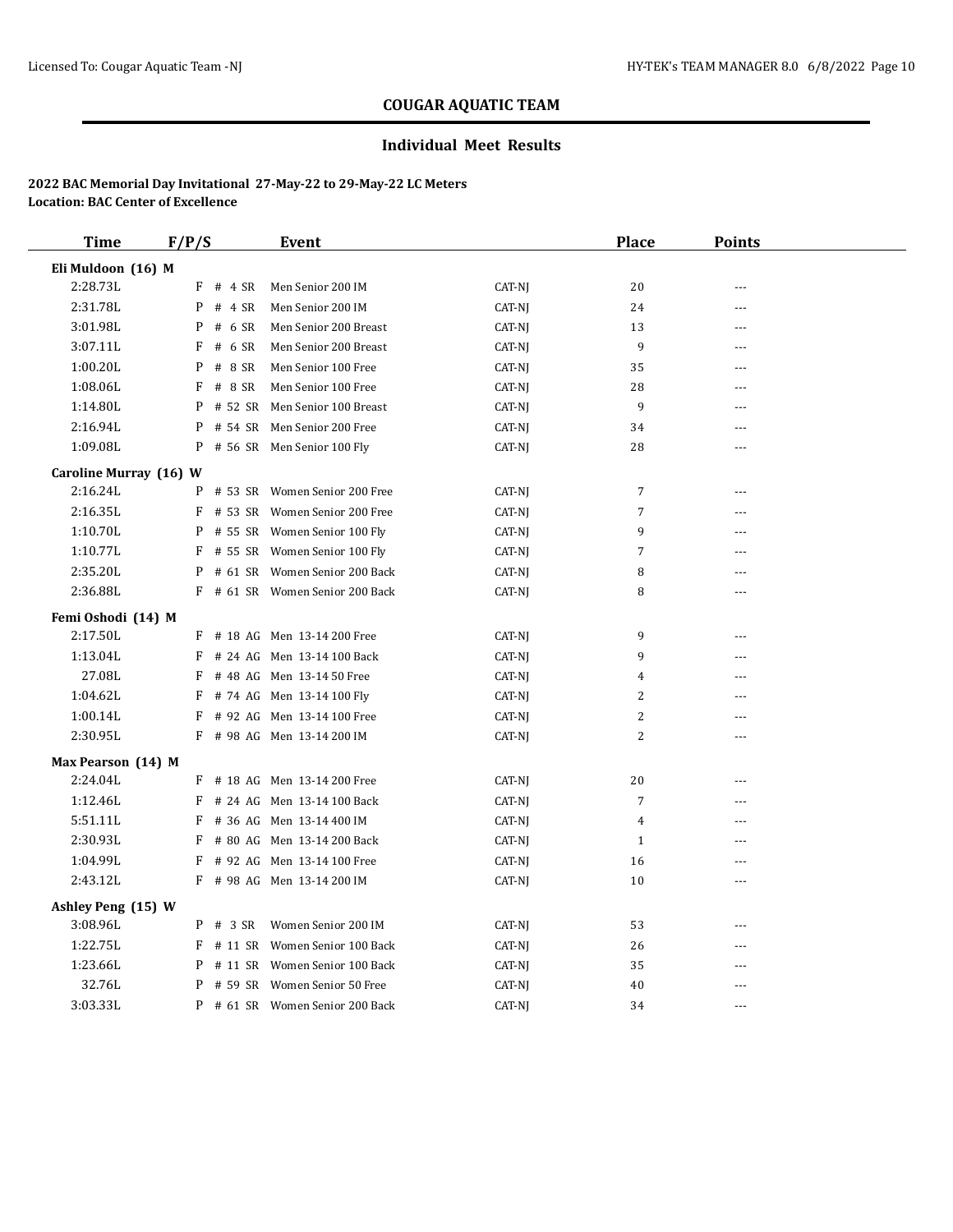## **Individual Meet Results**

| <b>Time</b>               | F/P/S        | Event                           |        | <b>Place</b>   | <b>Points</b>  |  |
|---------------------------|--------------|---------------------------------|--------|----------------|----------------|--|
| Matthew Piacentini (16) M |              |                                 |        |                |                |  |
| 2:29.25L                  | $F$ # 4 SR   | Men Senior 200 IM               | CAT-NJ | 17             | ---            |  |
| 2:29.36L                  | # 4 SR<br>P  | Men Senior 200 IM               | CAT-NJ | 18             | $- - -$        |  |
| 58.23L                    | # 8 SR<br>F  | Men Senior 100 Free             | CAT-NJ | 12             | $\overline{a}$ |  |
| 58.34L                    | # 8 SR<br>P  | Men Senior 100 Free             | CAT-NJ | 17             | $- - -$        |  |
| 2:17.51L                  | # 54 SR<br>P | Men Senior 200 Free             | CAT-NJ | 36             | ---            |  |
| 2:33.39L                  | F            | # 54 SR Men Senior 200 Free     | CAT-NJ | 28             | ---            |  |
| 1:02.07L                  | F            | # 56 SR Men Senior 100 Fly      | CAT-NJ | 6              | $\overline{a}$ |  |
| 1:03.77L                  | P            | # 56 SR Men Senior 100 Fly      | CAT-NJ | 10             | $\overline{a}$ |  |
| 26.48L                    | F            | # 60 SR Men Senior 50 Free      | CAT-NJ | 11             | $\overline{a}$ |  |
| 26.87L                    |              | P # 60 SR Men Senior 50 Free    | CAT-NJ | 19             | $-$            |  |
| Vivianna Ramos (13) W     |              |                                 |        |                |                |  |
| 1:32.05L                  | F            | # 85 AG Women 13-14 100 Breast  | CAT-NJ | 6              | $\overline{a}$ |  |
| 1:17.44L                  | F            | # 91 AG Women 13-14 100 Free    | CAT-NJ | 27             | $- - -$        |  |
| 3:02.27L                  |              | F # 97 AG Women 13-14 200 IM    | CAT-NJ | 15             | $\overline{a}$ |  |
| Maximo Rivera (12) M      |              |                                 |        |                |                |  |
| 41.37L                    |              | $F$ # 20 AG Men 11-12 50 Back   | CAT-NJ | 16             |                |  |
| 1:13.85L                  |              | F # 32 AG Men 11-12 100 Free    | CAT-NJ | 9              | ---            |  |
| 1:27.24L                  |              | F # 40 AG Men 11-12 100 Fly     | CAT-NJ | 9              | ---            |  |
| Kailey Ross (16) W        |              |                                 |        |                |                |  |
| 2:43.06L                  | $F$ # 3 SR   | Women Senior 200 IM             | CAT-NJ | 26             | $- - -$        |  |
| 2:44.77L                  | $P$ # 3 SR   | Women Senior 200 IM             | CAT-NJ | 29             | ---            |  |
| 3:03.78L                  | $F$ # 5 SR   | Women Senior 200 Breast         | CAT-NJ | 6              | ---            |  |
| 3:07.61L                  | P<br># 5 SR  | Women Senior 200 Breast         | CAT-NJ | 8              | $- - -$        |  |
| 4:58.14L                  | P            | # 13 SR Women Senior 400 Free   | CAT-NJ | 14             | ---            |  |
| 5:01.75L                  | F<br># 13 SR | Women Senior 400 Free           | CAT-NJ | 15             | $- - -$        |  |
| 1:26.99L                  | F<br># 51 SR | Women Senior 100 Breast         | CAT-NJ | 9              | $\overline{a}$ |  |
| 1:28.75L                  | P            | # 51 SR Women Senior 100 Breast | CAT-NJ | 12             | ---            |  |
| 5:39.51L                  | F            | # 57 SR Women Senior 400 IM     | CAT-NJ | $\overline{7}$ | ---            |  |
| 5:44.81L                  | P            | # 57 SR Women Senior 400 IM     | CAT-NJ | 8              | ---            |  |
| 2:44.18L                  | F            | # 61 SR Women Senior 200 Back   | CAT-NJ | 20             | $- - -$        |  |
| 2:47.30L                  |              | P # 61 SR Women Senior 200 Back | CAT-NJ | 22             | ---            |  |
| John Sagui (14) M         |              |                                 |        |                |                |  |
| <b>NS</b>                 |              | P # 52 SR Men Senior 100 Breast | CAT-NJ | ---            |                |  |
| <b>NS</b>                 | P            | # 54 SR Men Senior 200 Free     | CAT-NJ | ---            | ---            |  |
| <b>NS</b>                 |              | P # 60 SR Men Senior 50 Free    | CAT-NJ | $-$            | $\sim$         |  |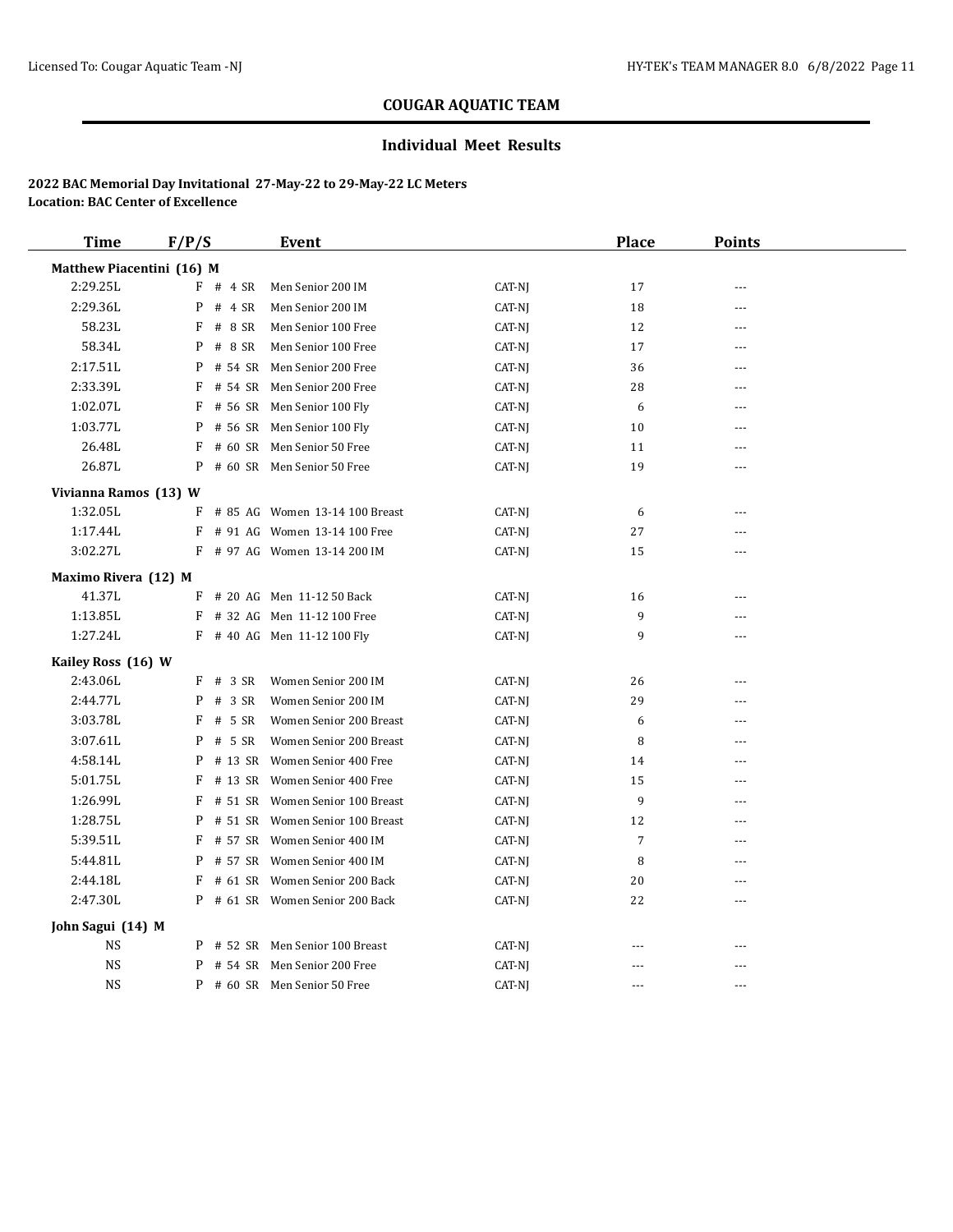## **Individual Meet Results**

| <b>Time</b>                    | F/P/S |            | Event                            |        | <b>Place</b>         | <b>Points</b> |  |
|--------------------------------|-------|------------|----------------------------------|--------|----------------------|---------------|--|
| Margaret Sawa (15) W           |       |            |                                  |        |                      |               |  |
| 1:05.13L                       |       | $F$ # 7 SR | Women Senior 100 Free            | CAT-NJ | 14                   | $- - -$       |  |
| 1:05.16L                       |       | P # 7 SR   | Women Senior 100 Free            | CAT-NJ | 14                   | ---           |  |
| 1:15.95L                       |       |            | F # 11 SR Women Senior 100 Back  | CAT-NJ | 13                   | $---$         |  |
| 1:17.65L                       |       |            | P # 11 SR Women Senior 100 Back  | CAT-NJ | 19                   | ---           |  |
| 5:02.08L                       |       |            | P # 13 SR Women Senior 400 Free  | CAT-NJ | 17                   | $---$         |  |
| 5:02.48L                       |       |            | F # 13 SR Women Senior 400 Free  | CAT-NJ | 17                   | ---           |  |
| 2:19.87L                       | F     |            | # 53 SR Women Senior 200 Free    | CAT-NJ | 13                   | $- - -$       |  |
| 2:22.70L                       |       |            | P # 53 SR Women Senior 200 Free  | CAT-NJ | 16                   | ---           |  |
| 29.76L                         |       |            | F # 59 SR Women Senior 50 Free   | CAT-NJ | 14                   | ---           |  |
| 30.15L                         |       |            | P # 59 SR Women Senior 50 Free   | CAT-NJ | 13                   | ---           |  |
| 2:46.72L                       |       |            | P # 61 SR Women Senior 200 Back  | CAT-NJ | 21                   |               |  |
| 2:47.13L                       |       |            | F # 61 SR Women Senior 200 Back  | CAT-NJ | 18                   | $---$         |  |
| Jasper Schnieders-Smith (15) M |       |            |                                  |        |                      |               |  |
| <b>NS</b>                      |       | $P$ # 4 SR | Men Senior 200 IM                | CAT-NJ | $---$                | $- - -$       |  |
| NS                             |       | $P$ # 8 SR | Men Senior 100 Free              | CAT-NJ | ---                  |               |  |
| <b>NS</b>                      |       |            | P # 12 SR Men Senior 100 Back    | CAT-NJ | ---                  | $---$         |  |
| David Slowinski (16) M         |       |            |                                  |        |                      |               |  |
| 54.95L                         | F     | # 8 SR     | Men Senior 100 Free              | CAT-NJ | 9                    | ---           |  |
| 56.98L                         |       | $P$ # 8 SR | Men Senior 100 Free              | CAT-NJ | 11                   | $- - -$       |  |
| <b>DQ</b>                      |       |            | P # 10 SR Men Senior 200 Fly     | CAT-NJ | $\scriptstyle\cdots$ | ---           |  |
| 4:37.76L                       | F     |            | # 14 SR Men Senior 400 Free      | CAT-NJ | 14                   | ---           |  |
| 4:50.47L                       |       |            | P # 14 SR Men Senior 400 Free    | CAT-NJ | 19                   | ---           |  |
| 2:06.02L                       | P     |            | # 54 SR Men Senior 200 Free      | CAT-NJ | 9                    | ---           |  |
| 1:01.49L                       | F     |            | # 56 SR Men Senior 100 Fly       | CAT-NJ | 9                    | $---$         |  |
| 1:03.79L                       |       |            | P # 56 SR Men Senior 100 Fly     | CAT-NJ | 12                   | ---           |  |
| 25.52L                         |       |            | P # 60 SR Men Senior 50 Free     | CAT-NJ | 3                    | ---           |  |
| 25.54L                         |       |            | F # 60 SR Men Senior 50 Free     | CAT-NJ | 4                    | ---           |  |
| Lola Somerstein (13) W         |       |            |                                  |        |                      |               |  |
| 1:19.09L                       |       |            | F # 23 AG Women 13-14 100 Back   | CAT-NJ | 11                   | $---$         |  |
| 2:51.57L                       |       |            | F # 41 AG Women 13-14 200 Fly    | CAT-NJ | $\overline{4}$       | $---$         |  |
| 31.55L                         |       |            | F # 47 AG Women 13-14 50 Free    | CAT-NJ | 13                   |               |  |
| 1:13.58L                       |       |            | $F$ # 73 AG Women 13-14 100 Fly  | CAT-NJ | 3                    | $- - -$       |  |
| 1:32.00L                       |       |            | F # 85 AG Women 13-14 100 Breast | CAT-NJ | 5                    |               |  |
| 1:08.69L                       |       |            | F # 91 AG Women 13-14 100 Free   | CAT-NJ | 8                    |               |  |
| Mark Suarez (13) M             |       |            |                                  |        |                      |               |  |
| 2:13.67L                       |       |            | F # 18 AG Men 13-14 200 Free     | CAT-NJ | 5                    |               |  |
| 1:11.37L                       |       |            | F # 24 AG Men 13-14 100 Back     | CAT-NJ | 4                    | ---           |  |
| 27.40L                         | F     |            | # 48 AG Men 13-14 50 Free        | CAT-NJ | 7                    |               |  |
| 1:10.48L                       |       |            | F # 74 AG Men 13-14 100 Fly      | CAT-NJ | 5                    | ---           |  |
| 2:33.60L                       |       |            | F # 80 AG Men 13-14 200 Back     | CAT-NJ | 2                    | ---           |  |
| 1:01.09L                       |       |            | F # 92 AG Men 13-14 100 Free     | CAT-NJ | 5                    | ---           |  |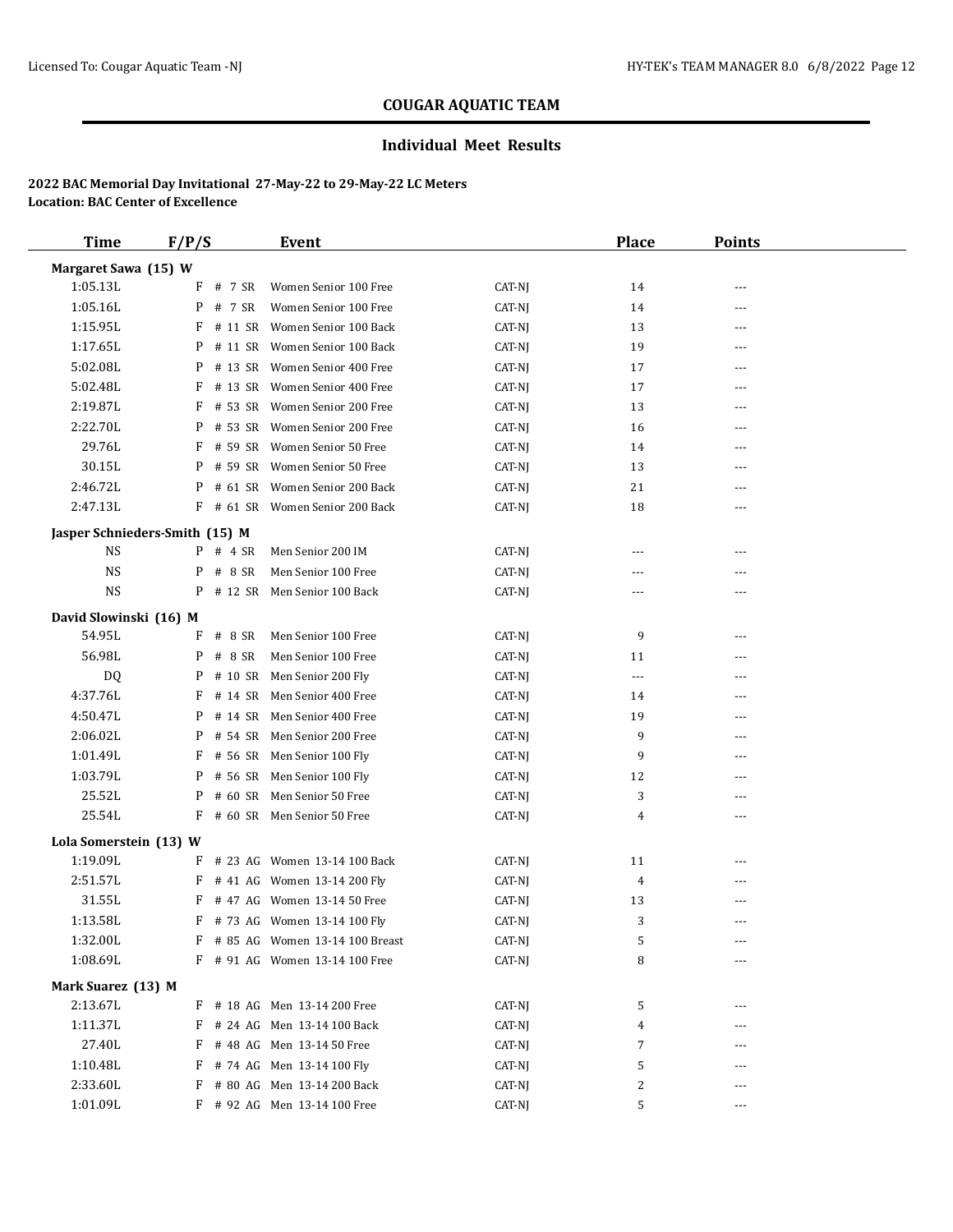## **Individual Meet Results**

| <b>Time</b>              | F/P/S        |            | Event                            |        | <b>Place</b> | <b>Points</b> |  |
|--------------------------|--------------|------------|----------------------------------|--------|--------------|---------------|--|
| Chase Thomas (15) M      |              |            |                                  |        |              |               |  |
| 1:02.28L                 |              | $P$ # 8 SR | Men Senior 100 Free              | CAT-NJ | 44           | $- - -$       |  |
| 1:07.42L                 |              |            | P # 56 SR Men Senior 100 Fly     | CAT-NJ | 24           | ---           |  |
| 1:08.48L                 |              |            | F # 56 SR Men Senior 100 Fly     | CAT-NJ | 18           | ---           |  |
| 27.92L                   | F            |            | # 60 SR Men Senior 50 Free       | CAT-NJ | 27           | $---$         |  |
| 28.11L                   |              |            | P # 60 SR Men Senior 50 Free     | CAT-NJ | 38           | ---           |  |
| Maren Wheeler (14) W     |              |            |                                  |        |              |               |  |
| 1:28.71L DQ              | F            |            | # 23 AG Women 13-14 100 Back     | CAT-NJ | $\cdots$     | ---           |  |
| 3:25.70L                 |              |            | F # 29 AG Women 13-14 200 Breast | CAT-NJ | 10           | $---$         |  |
| 33.11L                   |              |            | $F$ # 47 AG Women 13-14 50 Free  | CAT-NJ | 27           | ---           |  |
| Alexa Whitworth (13) W   |              |            |                                  |        |              |               |  |
| 2:30.85L                 |              |            | F # 17 AG Women 13-14 200 Free   | CAT-NJ | 11           | $---$         |  |
| 1:17.18L                 |              |            | F # 23 AG Women 13-14 100 Back   | CAT-NJ | 7            | $---$         |  |
| DQ.                      |              |            | $F$ # 47 AG Women 13-14 50 Free  | CAT-NJ | $\cdots$     | $---$         |  |
| 2:48.32L                 | F            |            | # 79 AG Women 13-14 200 Back     | CAT-NJ | 9            | ---           |  |
| 1:09.50L                 | F            |            | # 91 AG Women 13-14 100 Free     | CAT-NJ | 12           | $---$         |  |
| 2:58.86L                 |              |            | F # 97 AG Women 13-14 200 IM     | CAT-NJ | 11           |               |  |
| Kevin Whitworth (18) M   |              |            |                                  |        |              |               |  |
| 56.05L                   |              | $F$ # 8 SR | Men Senior 100 Free              | CAT-NJ | 5            | $---$         |  |
| 56.33L                   |              | $P$ # 8 SR | Men Senior 100 Free              | CAT-NJ | 9            | $- - -$       |  |
| 1:06.75L                 | P            |            | # 12 SR Men Senior 100 Back      | CAT-NJ | 13           | $- - -$       |  |
| 1:09.13L                 | F            |            | # 12 SR Men Senior 100 Back      | CAT-NJ | 16           | ---           |  |
| 4:31.38L                 | F            |            | # 14 SR Men Senior 400 Free      | CAT-NJ | 10           | $---$         |  |
| 4:43.20L                 | P            |            | # 14 SR Men Senior 400 Free      | CAT-NJ | 14           | ---           |  |
| 2:03.43L                 | F            |            | # 54 SR Men Senior 200 Free      | CAT-NJ | 6            | $---$         |  |
| 2:04.70L                 | P            |            | # 54 SR Men Senior 200 Free      | CAT-NJ | 8            | ---           |  |
| 25.21L                   | F            |            | # 60 SR Men Senior 50 Free       | CAT-NJ | 2            | ---           |  |
| 26.16L                   | P            |            | # 60 SR Men Senior 50 Free       | CAT-NJ | 10           | $---$         |  |
| 2:25.41L                 |              |            | P # 62 SR Men Senior 200 Back    | CAT-NJ | 7            | ---           |  |
| Tristen Whitworth (16) M |              |            |                                  |        |              |               |  |
| 1:00.61L                 |              |            | P # 8 SR Men Senior 100 Free     | CAT-NJ | 39           |               |  |
| 2:45.58L                 |              |            | P # 10 SR Men Senior 200 Fly     | CAT-NJ | 9            | $---$         |  |
| 4:36.69L                 |              |            | F # 14 SR Men Senior 400 Free    | CAT-NJ | 13           | $- - -$       |  |
| 4:47.73L                 | P            |            | # 14 SR Men Senior 400 Free      | CAT-NJ | 18           |               |  |
| 2:11.71L                 | $\mathbf{F}$ |            | # 54 SR Men Senior 200 Free      | CAT-NJ | 16           | ---           |  |
| 2:12.25L                 | P            |            | # 54 SR Men Senior 200 Free      | CAT-NJ | 21           |               |  |
| 1:04.63L                 | F            |            | # 56 SR Men Senior 100 Fly       | CAT-NJ | 11           | ---           |  |
| 1:05.67L                 | P            |            | # 56 SR Men Senior 100 Fly       | CAT-NJ | 16           | ---           |  |
| 27.52L                   | P            |            | # 60 SR Men Senior 50 Free       | CAT-NJ | 27           | $\cdots$      |  |
| 27.71L                   |              |            | F # 60 SR Men Senior 50 Free     | CAT-NJ | 22           | $---$         |  |